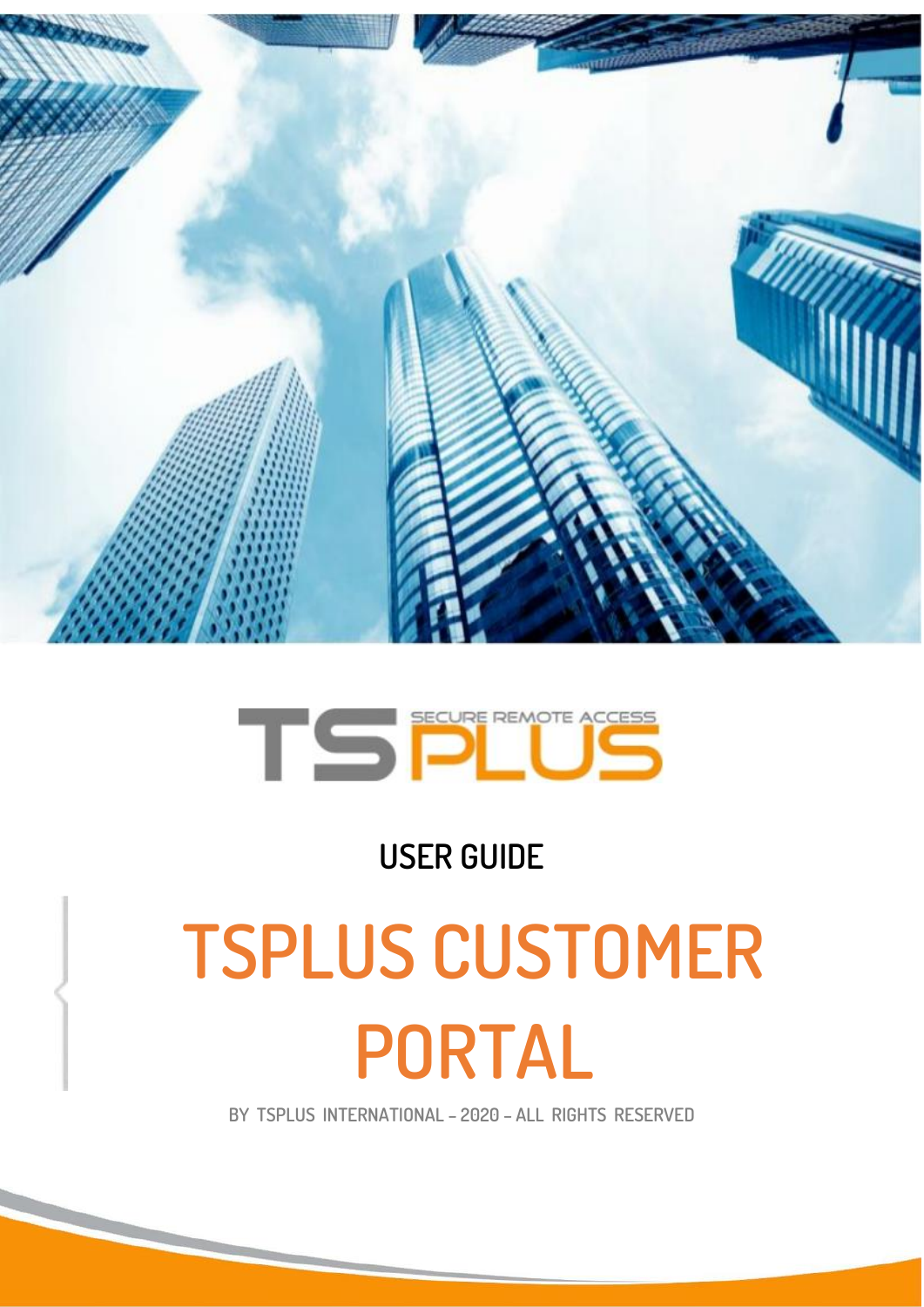# **USER GUIDE Customer Portal**



### **INTRODUCTION**

• **Thank you for your interest in our products. As a TSplus customer, you can now view and manage all of your orders and licenses on the TSplus Customer Portal by entering the Email Address you gave during purchase and one of your Order Numbers (Order Numbers begin with 'JWT ') :**

**ACCESS YOUR PERSONAL SPACE**

| <b>Licensing Management App</b>    |                                                                          | Support |
|------------------------------------|--------------------------------------------------------------------------|---------|
|                                    |                                                                          |         |
|                                    |                                                                          |         |
|                                    |                                                                          |         |
| Customer Portal - Get your License |                                                                          |         |
|                                    |                                                                          |         |
| Email                              | Please type your email address                                           |         |
| Order Number                       | Please type your Order Number specified in the order confirmation email. |         |
|                                    | If you have made several orders, any order number will do.               |         |
| Login to my Customer Portal        |                                                                          |         |
|                                    |                                                                          |         |
|                                    |                                                                          |         |
|                                    |                                                                          |         |
|                                    | ⊕ U ■ 〓 ■ U                                                              |         |
|                                    | Partners / Resellers                                                     |         |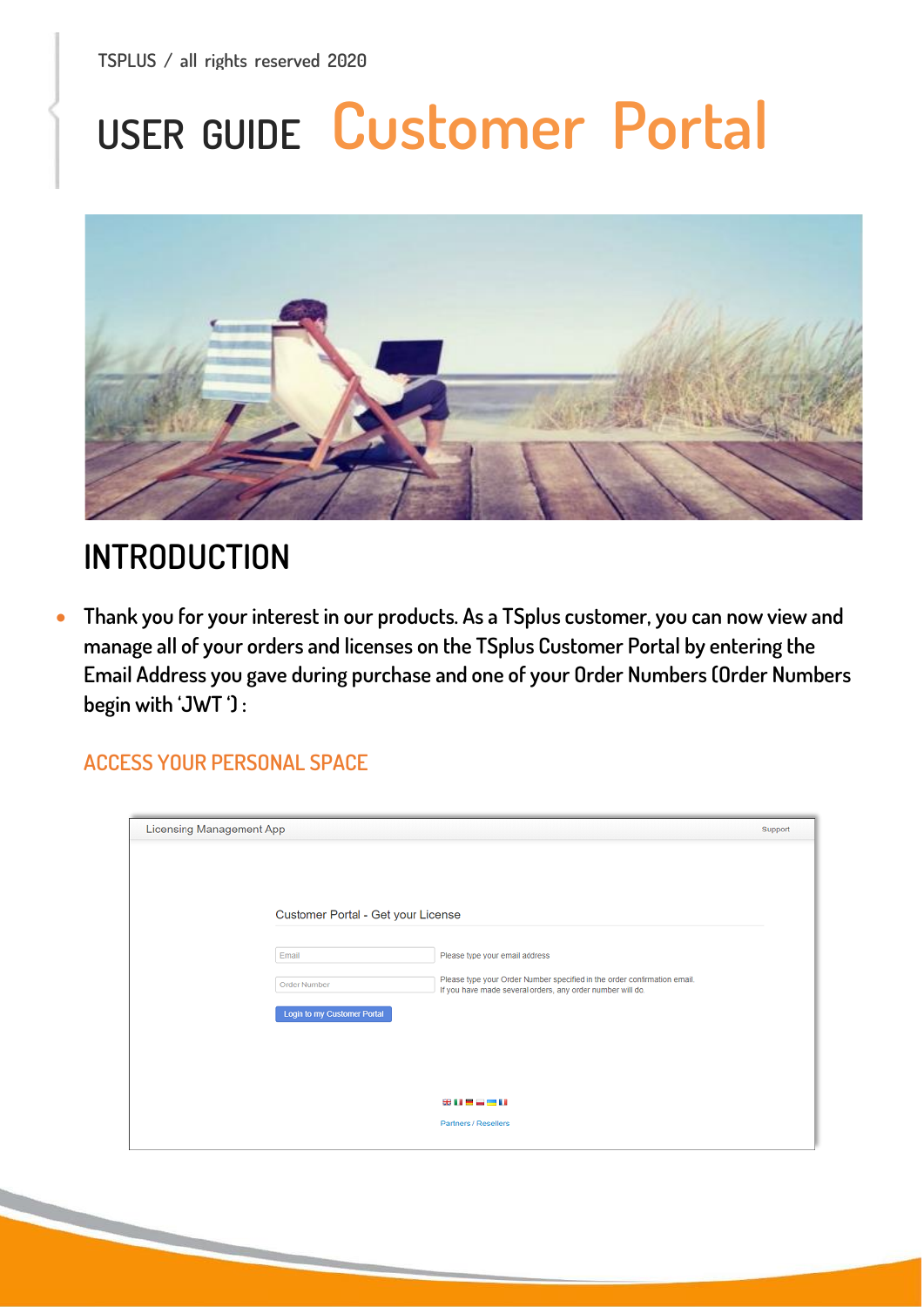## **USER GUIDE Customer Portal**

### **HOME PAGE**

#### **LICENSES AND SUPPORT**

• **Once logged in, you can see your License and Support purchases with the corresponding Software name, Serial Number, Number of users, Edition, Order Number, Date of purchase and Duration of your Support and Update Services. You can also view your Activation Key :**

|                    | <b>Licensing Management App</b><br>Home | Orders              |                     |                                    |                |                      |             |            |                         | Logout           |
|--------------------|-----------------------------------------|---------------------|---------------------|------------------------------------|----------------|----------------------|-------------|------------|-------------------------|------------------|
|                    |                                         |                     |                     |                                    |                |                      |             |            |                         |                  |
|                    |                                         |                     |                     | Your activation key is: NAQR-HVW5. |                |                      |             |            |                         |                  |
| <b>Licences</b>    |                                         |                     |                     |                                    |                |                      |             |            |                         |                  |
| <b>Application</b> | Numéro de Série / Computer              | Jours               | <b>Utilisateurs</b> |                                    | <b>Edition</b> | Numéro de Commande   | <b>Date</b> |            | Support?                | <b>Actions</b>   |
| <b>TSplus</b>      | P30                                     | ä,                  | 3                   |                                    | Enterprise     | 11408                |             | 2020-01-27 | i≣ Voir                 | <b>E</b> Détails |
| <b>TSplus</b>      | P65                                     | ä,                  | 10                  |                                    | Enterprise     | <b>JWT19</b>         |             | 2019-05-29 | i≣ Voir                 | <b>E</b> Détails |
| <b>TSplus</b>      | P <sub>24</sub>                         | ä,                  | 25                  |                                    | Enterprise     | <b>JWT18</b>         |             | 2018-10-19 | X                       | <b>E</b> Détails |
| <b>TSplus</b>      | P6E                                     | ä,                  | 10                  |                                    | Enterprise     | <b>JWT17</b>         |             | 2017-09-25 | Х                       | <b>E</b> Détails |
| <b>TSplus</b>      | <b>P62</b>                              | ä,                  | 5                   |                                    | Enterprise     | <b>JWT16</b>         |             | 2016-09-30 | i≣ Voir                 | <b>Détails</b>   |
| <b>Supports</b>    |                                         |                     |                     |                                    |                |                      |             |            |                         |                  |
| <b>Application</b> | Numéro de Série / Computer              | <b>Utilisateurs</b> |                     | <b>Edition</b>                     |                | Numéro de Commande   | Date        |            | <b>Duration (years)</b> | <b>Actions</b>   |
| <b>TSplus</b>      | P65                                     | 10                  |                     | Enterprise                         | <b>JWT20</b>   |                      | 2020-06-03  | 1          |                         | <b>E</b> Détails |
| <b>TSplus</b>      | PF3                                     | 25                  |                     | Enterprise                         | <b>JWT20</b>   |                      | 2020-06-03  | 1          |                         | <b>E</b> Détails |
| <b>TSplus</b>      | <b>P30</b>                              | 3                   |                     | Enterprise                         | 11408220       |                      | 2020-01-27  | 3          |                         | Détails          |
| <b>TSplus</b>      | P65                                     | 10 <sup>10</sup>    |                     | Enterprise                         | <b>JWT19</b>   |                      | 2019-05-29  | 1          |                         |                  |
|                    |                                         |                     |                     | Enterprise                         | <b>JWT18</b>   |                      | 2018-11-06  | 2          |                         | <b>E</b> Détails |
| <b>TSplus</b>      | P <sub>24</sub>                         | 25                  |                     |                                    |                |                      |             |            |                         | <b>E</b> Détails |
| <b>TSplus</b>      | P <sub>24</sub>                         | 5                   |                     | Enterprise                         | <b>JWT17</b>   |                      | 2017-10-11  | 1          |                         | <b>Détails</b>   |
| <b>TSplus</b>      | P62                                     | 5                   |                     | Enterprise                         |                | JWT160930-9510-42210 | 2016-09-30  | 1          |                         | <b>E</b> Détails |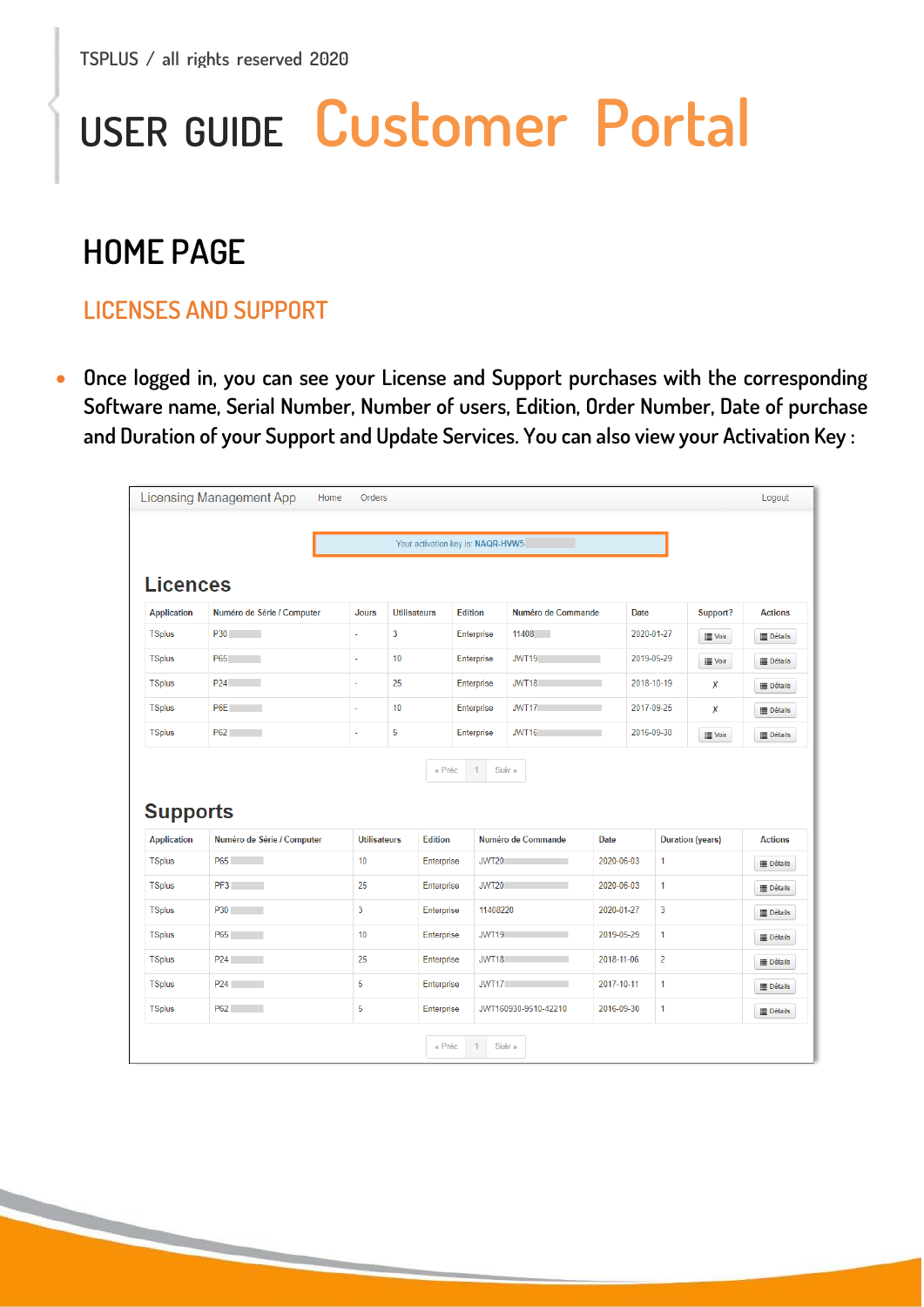**TSPLUS / all rights reserved 2020**

### **USER GUIDE Customer Portal**

• **You will need to copy and paste it on TSplus or TSplus Add-Ons Administrator Tools, on the** 

**License tab. Click on the « Activate your license » button :**

|   |                                         | TI TSplus - Administration Console                                          | - | $\Box$ | $\times$ |
|---|-----------------------------------------|-----------------------------------------------------------------------------|---|--------|----------|
|   | <b>TSPLUS</b>                           | Remote Access Management Console                                            |   |        |          |
|   | 命 номе                                  | Activate your License<br>ౚ౼                                                 |   |        |          |
| п | <b>APPLICATIONS</b><br><b>合 PRINTER</b> | ੲ<br><b>Buy Now</b>                                                         |   |        |          |
| ⊙ | <b>WEB</b>                              | <b>@ License Activation</b>                                                 |   | $\Box$ | $\times$ |
|   | <b>ED</b> FARM                          | <b>License Activation</b>                                                   |   |        |          |
| ≗ | <b>SESSIONS</b>                         | Please enter your Activation Key:                                           |   |        |          |
|   | <b>SYSTEM TOO</b>                       | You will find your Activation Key in our order confirmation email.          |   |        |          |
|   | <b>EDS</b> ADVANCED                     | Please contact Support should you require any help activating your license. |   |        |          |
|   | ۞ ADD-ONS                               | Next $\rightarrow$                                                          |   |        |          |
|   | <b>C</b> <sub>T</sub> LICENSE           |                                                                             |   |        |          |
|   |                                         | <b>Enterprise Edition</b>                                                   |   |        |          |
|   |                                         |                                                                             |   |        |          |

**N.B : For previous TSplus/TSplus Add-Ons releases, you can still download your License and Support (.lic) files by clicking on the Details button, located in the Actions column or on the View button on the Support column.**

• **After the License activation, in order to refresh your License data, simply click on the « Refresh your License » button, it will synchronize information with our Licensing Portal :**

|                       | License                                             |  |
|-----------------------|-----------------------------------------------------|--|
|                       | License has been synchronized with licensing portal |  |
| Activate your License |                                                     |  |
| Refresh your License  | ок                                                  |  |

**If you have any questions concerning your Orders, Licenses and Support Files, contact us at [support@terminalserviceplus.com.](mailto:support@terminalserviceplus.com) Don't forget to include your purchase Email Address or Order Number when contacting us!**